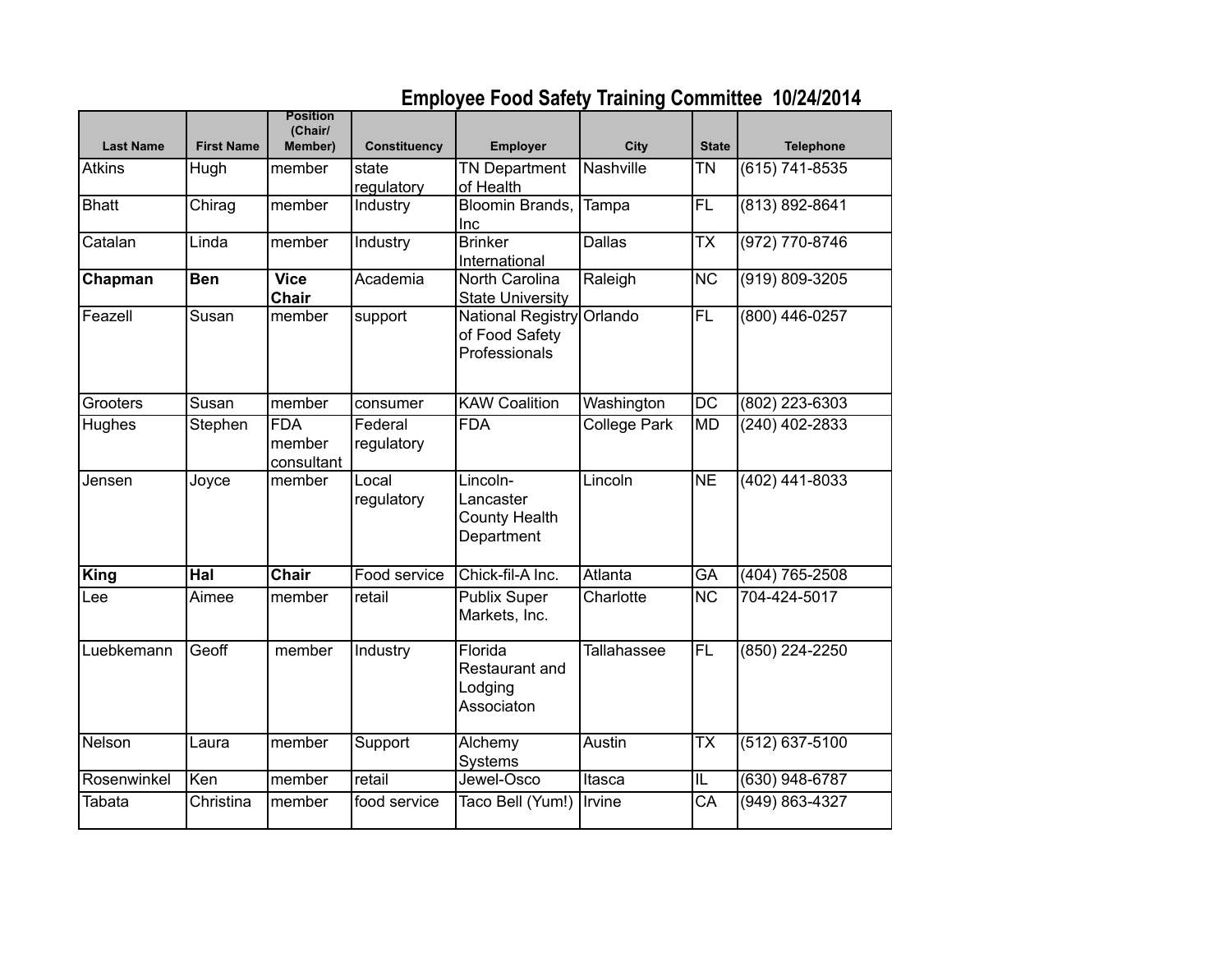| Weichelt               | William   | member                          | industry trade National                | Restaurant<br>Association                       | Chicago              | $\overline{\mathbb{L}}$ | (312) 715-5388     |
|------------------------|-----------|---------------------------------|----------------------------------------|-------------------------------------------------|----------------------|-------------------------|--------------------|
| Catlin                 | Chuck     | member                          | Food service                           | Google - Global<br>Food Program                 | <b>Mountain View</b> | $\overline{CA}$         | $(602) 769 - 1418$ |
| Graham                 | Joe       | member                          | <b>State</b><br>regulatory             | <b>WA State</b><br>Department of<br>Health      | Olympia              | <b>WA</b>               | 360 236-3305       |
| Green                  | Elizabeth | member                          | Local<br>regulatory                    | Mid-Ohio Valley<br>Health<br>Department         | Parkersburg          | <b>VA</b>               | $(304)$ 420-1471   |
| Lang                   | Jeffrey   | member                          | Local<br>regulatory                    | Lane County<br>Envirionmental<br>Health         | Eugene               | <b>OR</b>               | (541) 682-3636     |
| Mull                   | Monique   | member                          | Local<br>regulatory                    | <b>Mesa County</b><br>Health<br>Department      | Grand Junction CO    |                         | (970) 248-6962     |
| <b>Taylor</b>          | Alan      | member                          | <b>State</b><br>regulatory             | <b>Maryland Stae</b><br>Department of<br>Health | <b>Balitmore</b>     | MD                      | $(410) 767 - 8447$ |
| <b>Tart</b>            | Alan      | Alternate                       | Federal<br>regulatory                  | U.S. Food &<br>Drug<br>Administration           | Atlanta              | <b>GA</b>               | $(404)$ 253-1267   |
| Non-Voting<br>Members: |           |                                 |                                        |                                                 |                      |                         |                    |
| Buchanon               | Janice    | member                          | non- voting Food Industry<br>Support   | The Steritech<br>Group                          | Charlotte            | <b>NC</b>               | (704) 971-6565     |
| <b>Buswell</b>         | Cheri     | member                          | non- voting   Food Service<br>Industry | International<br>Dairy Queen                    | Minneapolis          | MN                      | (952) 830-0224     |
| Chong                  | Korey     | member                          | non- voting Food Industry<br>Support   | Premier Food<br>Safety                          | Fullerton            | $\overline{CA}$         | (714) 451-0075     |
| Costa                  | Cynthia   | non-voting regulatory<br>member |                                        | <b>CT Department</b><br>of Public Health        | <b>Hartford</b>      | $\overline{\text{CT}}$  | (860) 509-7297     |
| <b>Deslauriers</b>     | Susan     | member                          | non- voting Retail Food<br>Industry    | <b>Big Y Foods</b>                              | Springfield          | <b>MA</b>               | (413) 504-4452     |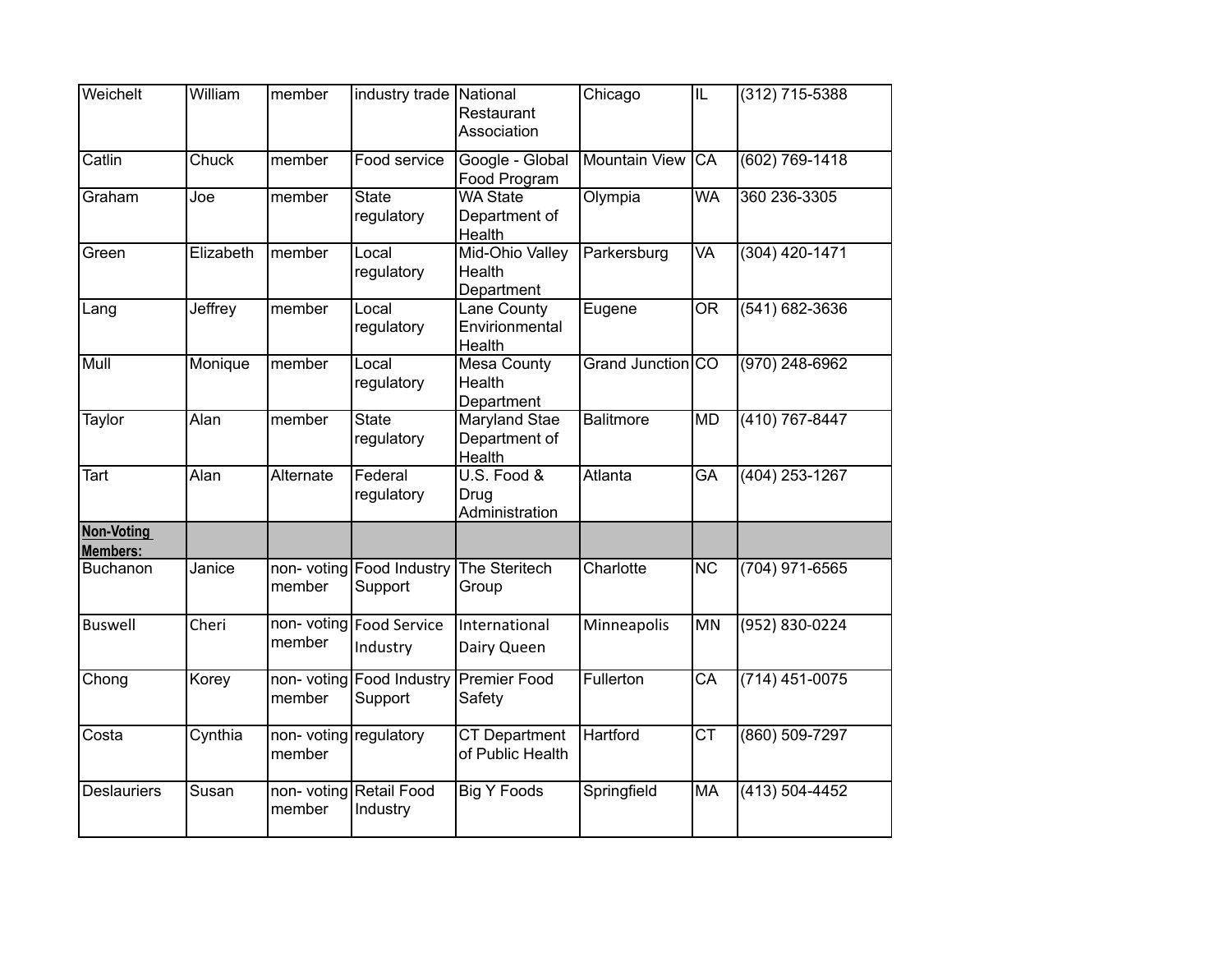| Eckhardt    | Christina    | member                    | non- voting Food Industry<br>Support              | Aramark                                            | Philadelphia            | PA                       | (267) 939-4894     |
|-------------|--------------|---------------------------|---------------------------------------------------|----------------------------------------------------|-------------------------|--------------------------|--------------------|
| Eisenbeiser | Ashley       | member                    | non- voting Retail Food<br>Industry               | <b>Food Marketing</b><br>Institute                 | Arlington               | <b>VA</b>                | (202) 220-0689     |
| Eisenberg   | Miriam       | member                    | non- voting Food Industry<br>Support              | Ecosure, A<br>Division of<br>Ecolab                | Lincolnshire            | $\overline{\mathsf{IL}}$ | (847) 597-9848     |
| Espinoza    | Albert       | member                    | non-voting Retail Food<br>Industry                | <b>HEB</b>                                         | San Antonio             | $\overline{\text{TX}}$   | $(210) 884 - 5783$ |
| Follett     | Emilee       | member                    | non- voting Food Industry<br>Support              | StateFoodSafety Orem<br>.com                       |                         | $\overline{\mathsf{UT}}$ | (801) 805-4679     |
| Kim         | James        | member                    | non- voting Food Industry Premier Food<br>Support | Safety                                             | Fullerton               | $\overline{CA}$          | (714) 451-0075     |
| Lewis       |              | member                    | Christie H. non- voting Food Industry<br>Support  | StateFoodSafety<br>.com                            | Orem                    | UT                       | (801) 805-1872     |
| Maeson      | Jordon       | member                    | non- voting Food Industry<br>Support              | Safer Dining LLC                                   | St. Petersburg          | <b>FL</b>                | (727) 422-7392     |
| McMahan     | Thomas       | non-voting Food<br>member | Retail/Industr                                    | Meijer                                             | Grandville              | MI                       | $(616)$ 249-6035   |
| Nakamura    | George       | member                    | non-voting Food Industry<br>Support               | StateFoodSafety<br>.com                            | Orem                    | $\overline{\mathsf{UT}}$ | (801) 494-1879     |
| Turner      | <b>Brian</b> | member                    | non-voting Food Service<br>Industry               | Sodexo                                             | <b>Downers</b><br>Grove | $\overline{\mathsf{IL}}$ | $(847) 682 - 5672$ |
| Tyjewski    | Susan        | member                    | non- voting Food Service<br>Industry              | <b>CKE</b><br><b>Restaurants</b><br>Holdings, Inc. | Anaheim                 | $\overline{CA}$          | (714) 254-4552     |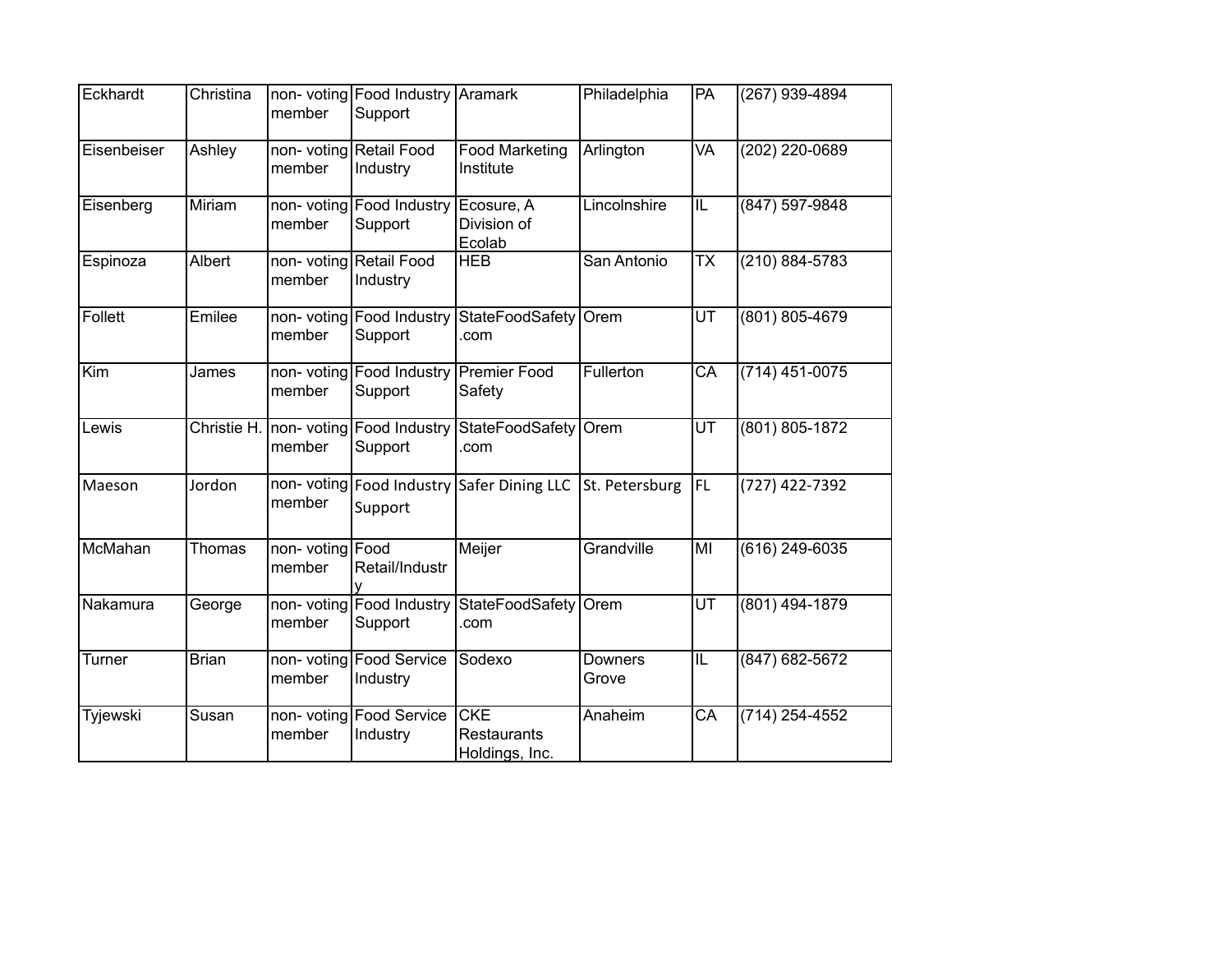| Email                           |
|---------------------------------|
| hugh.atkins@tn.gov              |
| ChiragBhatt@BloominBrands.com   |
| linda.catalan@brinker.com       |
| benjamin_chapman@ncsu.edu       |
| sfeazell@nrfsp.com              |
| susangrooters@gmail.com         |
| stephen.hughes@fda.hhs.gov      |
| jjensen@lincoln.ne.gov          |
| hal.king@chick-fil-a.com        |
| aimee.lee@publix.com            |
| gluebkemann@frla.org            |
| laura.nelson@alchemysystems.com |
| ken.rosenwinkel@jewelosco.com   |
| christina.gallegos@tacobell.com |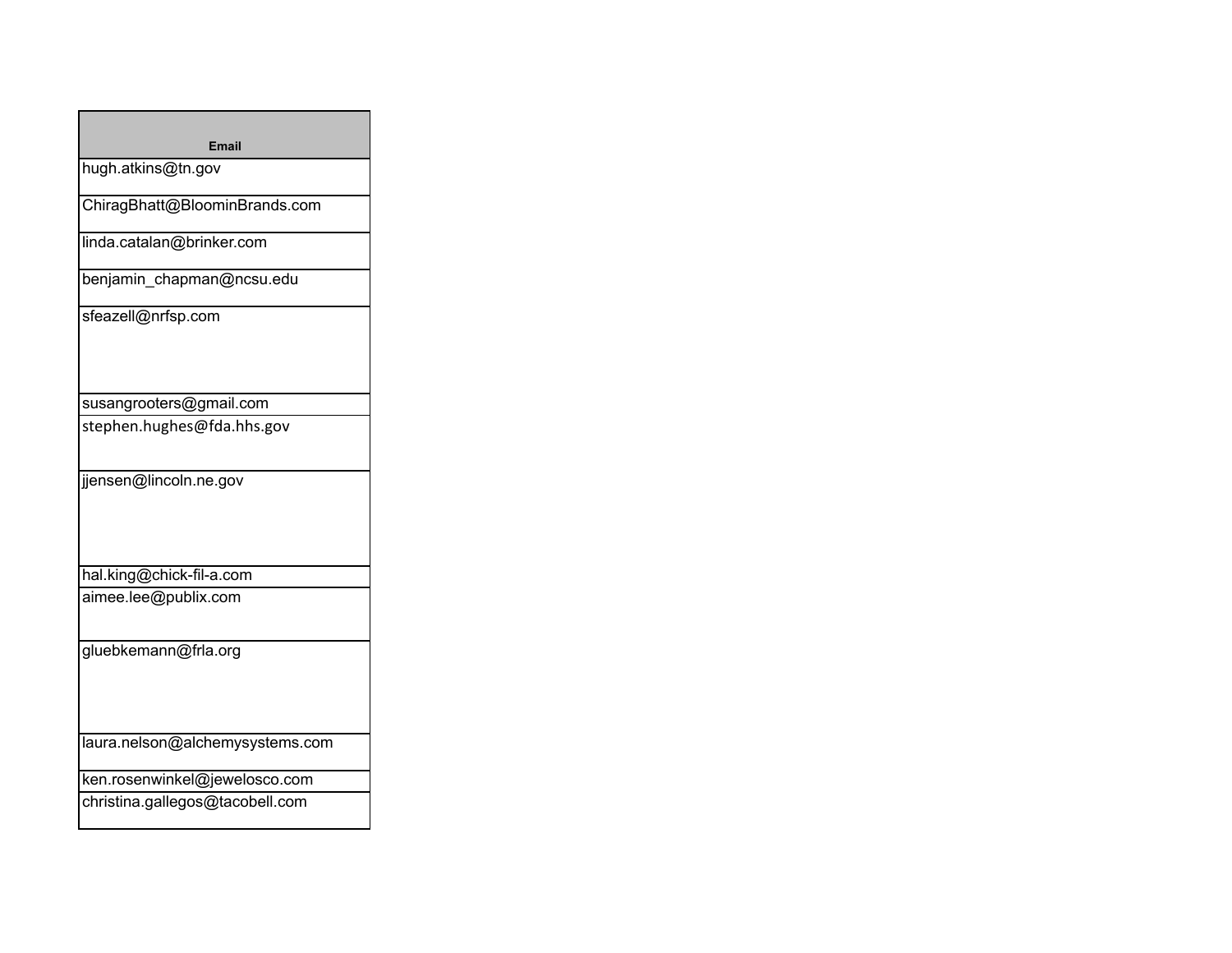| wweichelt@restaurant.org      |
|-------------------------------|
|                               |
| catlin@google.com             |
| joe.graham@DOH.WA.GOV         |
| elizabeth.s.green@wv.gov      |
| jeffrey.lang@co.lane.or.us    |
| monique.mull@mesacounty.us    |
| alan.taylor@maryland.gov      |
| alan.tart@fda.hhs.gov         |
|                               |
| janice.buchanon@steritech.com |
| cheri.buswell@idq.com         |
| korey@premierfoodsafety.com   |
| cynthia.costa@ct.gov          |
| deslaurs@bigy.com             |